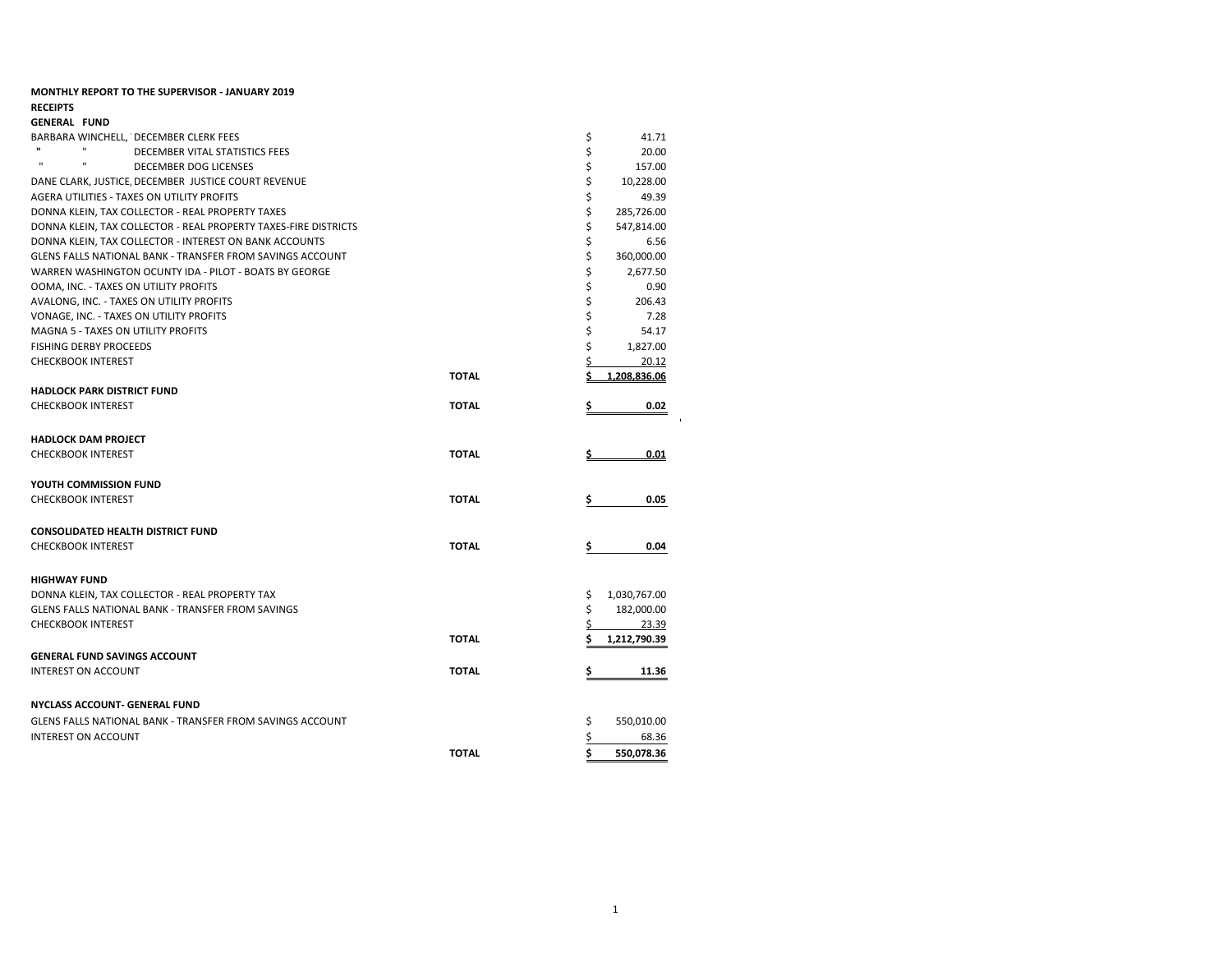| <b>HADLOCK PARK DISTRICT SAVINGS ACCOUNT</b>              |                 |                 |                                 |                  |
|-----------------------------------------------------------|-----------------|-----------------|---------------------------------|------------------|
| DONNA KLEIN, TAX COLLECTOR - REAL PROPERTY TAX            |                 | <b>TOTAL</b>    | \$<br>240,636.00                |                  |
| HIGHWAY FUND SAVINGS ACCOUNT                              |                 |                 |                                 |                  |
| <b>INTEREST ON ACCOUNT</b>                                |                 | <b>TOTAL</b>    | 5.75<br>\$                      |                  |
| <b>NYCLASS ACCOUNT - HIGHWAY FUND</b>                     |                 |                 |                                 |                  |
| GLENS FALLS NATIONAL BANK - TRANSFER FROM SAVINGS ACCOUNT |                 |                 | \$<br>1,150,000.00              |                  |
| <b>INTEREST ON ACCOUNT</b>                                |                 |                 | 142.94                          |                  |
|                                                           |                 | <b>TOTAL</b>    | 1,150,142.94                    |                  |
| <b>LOSAP SAVINGS ACCOUNT</b>                              |                 |                 |                                 |                  |
| <b>INTEREST ON ACCOUNT</b>                                |                 | <b>TOTAL</b>    | 0.65<br>Ş                       |                  |
| MEDICAL REIMBURSEMENT ACCOUNT                             |                 |                 |                                 |                  |
| TOWN OF FORT ANN HIGHWAY FUND - H.I.                      |                 |                 | \$<br>5,000.00                  |                  |
| <b>CHECKBOOK INTEREST</b>                                 |                 |                 | 0.17                            |                  |
|                                                           |                 | <b>TOTAL</b>    | 5,000.17<br>\$                  |                  |
| <b>TRUST &amp; AGENCY FUND</b>                            | <b>HIGHWAY</b>  | <b>GENERAL</b>  |                                 |                  |
| <b>NYS RETIREMENT</b>                                     | \$1,275.67      | \$<br>616.18    |                                 |                  |
| HEALTH & DENTAL INSURANCE                                 | \$<br>9,070.77  | \$<br>1,217.17  |                                 |                  |
| <b>STATE TAX</b>                                          | \$1,639.25      | \$<br>660.35    |                                 |                  |
| <b>FEDERAL TAX</b>                                        | \$<br>3,713.00  | 1,409.00<br>\$. |                                 |                  |
| <b>FICA</b>                                               | \$<br>6,802.04  | \$<br>2,907.92  |                                 |                  |
| DEFFERED COMPENSATION                                     | \$<br>243.76    | \$              |                                 |                  |
| <b>CHILD SUPPORT</b>                                      | \$<br>1,500.00  | \$              |                                 |                  |
| PAID FAMILY LEAVE                                         | Ś<br>752.09     | \$<br>319.72    |                                 |                  |
| <b>CREDIT UNION</b>                                       | Ś.<br>1,711.00  | Ś<br>742.00     |                                 |                  |
| AFLAC                                                     | 492.45          | 239.88          |                                 |                  |
| <b>TOTALS</b>                                             | \$27,200.03     | 8,112.22        |                                 |                  |
| <b>DISBURSEMENTS</b>                                      | <b>INTEREST</b> | \$<br>0.24      | <b>TOTAL</b><br>35,312.49<br>\$ |                  |
| <b>GENERAL FUND</b>                                       |                 |                 | <b>HIGHWAY FUND-T/W</b>         |                  |
| STATE COMPTROLLER - STATE SHARE OF JUSTICE COURT REVENUE  |                 | \$<br>6,688.00  | ABSTRACT                        | \$<br>29,987.82  |
| PAYROLL                                                   |                 | \$<br>19,366.09 | <b>HEALTH INSURANCE</b>         | \$<br>13,619.57  |
| <b>TOWN SHARE FICA</b>                                    |                 | S<br>1,453.96   | PAYROLL                         | \$<br>45,401.19  |
| <b>TOWN BOARD EXPENSE</b>                                 |                 | \$<br>30.85     | <b>TOWN SHARE FICA</b>          | Ś<br>3,401.02    |
| <b>JUSTICE COURT EXPENSE</b>                              |                 | \$<br>1,211.85  | PAID FAMILY LEAVE               | Ś<br>683.10      |
| CENTRAL COMMUNICATIONS                                    |                 | \$<br>427.49    | TRANSFER TO NYCLASS             | \$<br>625,000.00 |
| <b>ASSESSORS EXPENSE</b>                                  |                 | Ś<br>2,508.19   |                                 | \$<br>718,092.70 |
| TOWN CLERKS EXPENSE                                       |                 | \$<br>573.15    |                                 |                  |
| <b>ATTORNEY EXPENSE</b>                                   |                 | \$<br>4,110.00  | <b>HIGHWAY FUND-O/V</b>         |                  |
| <b>AUDITOR EXPENSE</b>                                    |                 | Ś<br>6,600.00   | ABSTRACT                        | 24,192.31<br>\$  |
| <b>ELECTION EXPENSE</b>                                   |                 | \$<br>50.00     | TRANSFER TO NYCLASS             | 525,000.00       |
| SUPERVISORS EXPENSE                                       |                 | \$<br>155.18    |                                 | 549,192.31       |
| TAX COLLECTORS EXPENSE                                    |                 | \$<br>92.53     |                                 |                  |
| <b>TRANSFER TO NYCLASS</b>                                |                 | \$550,010.00    | <b>TOTAL HIGHWAY</b>            | \$1.267.285.01   |
|                                                           |                 |                 |                                 |                  |

#### 2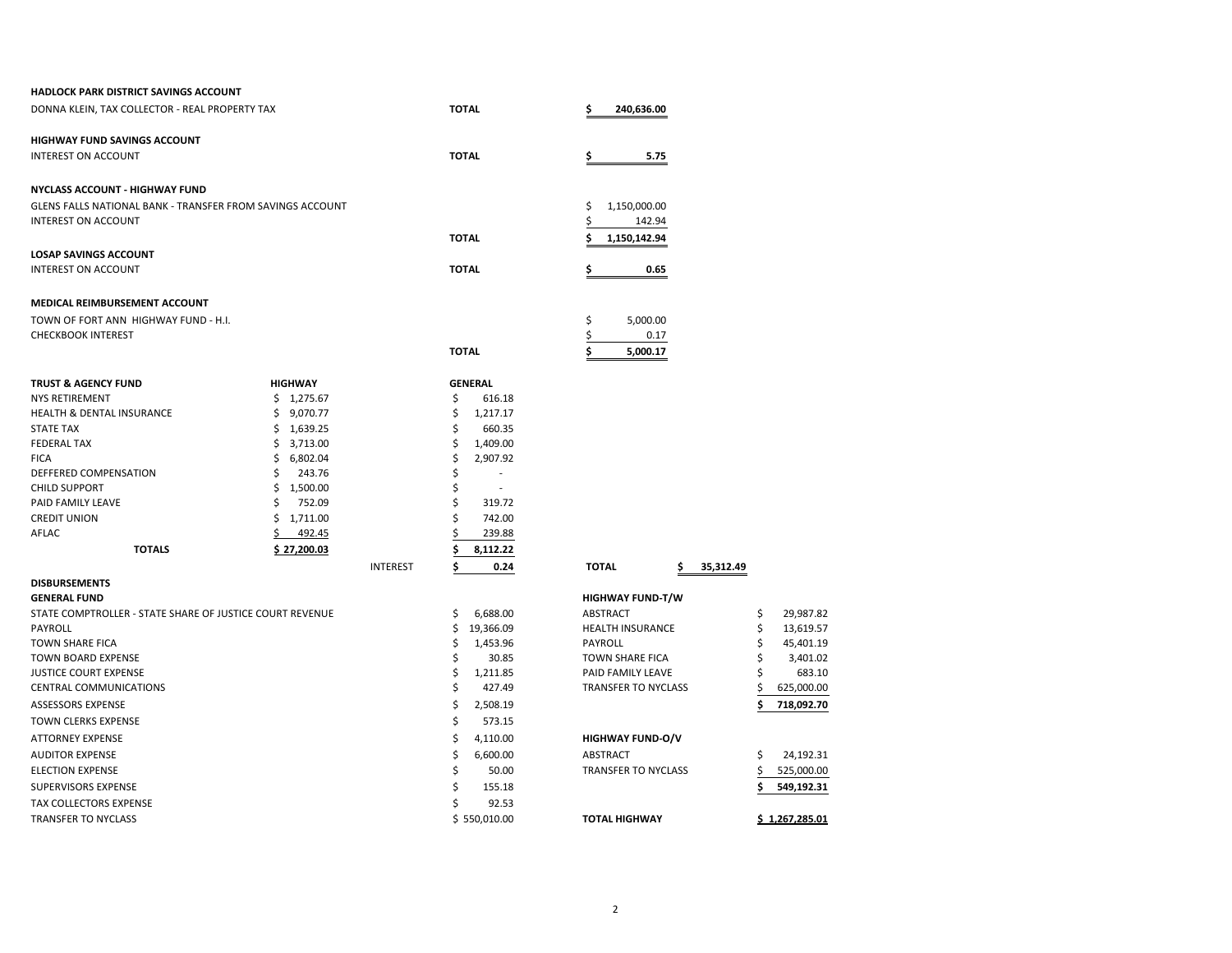| <b>BUILDINGS EXPENSE</b>                                  |              | \$<br>4,691.55                |                                 |          |                      |
|-----------------------------------------------------------|--------------|-------------------------------|---------------------------------|----------|----------------------|
| <b>CENTRAL MAILINGS</b>                                   |              | \$<br>1,723.21                | <b>TRUST &amp; AGENCY FUND</b>  |          |                      |
| <b>ENGINEER</b><br>SAFETY INSPECTION EXPENSE              |              | \$<br>6,500.00<br>\$<br>35.64 | <b>FICA</b><br><b>STATE TAX</b> | \$<br>\$ | 9,709.96<br>2,299.60 |
| FIRE COMPANY - FUEL                                       |              | \$<br>180.82                  | <b>FEDERAL TAX</b>              | \$       | 5,122.00             |
| MUNICIPAL ASSOCIATION DUES                                |              | \$<br>1,000.00                | <b>HEALTH INSURANCE</b>         | \$       | 10,287.94            |
| <b>STREET LIGHTS</b>                                      |              | \$<br>233.19                  | <b>CREDIT UNION</b>             | \$       | 2,453.00             |
| <b>CEMETERY EXPENSE</b>                                   |              | \$<br>309.53                  | <b>CHILD SUPPORT</b>            | \$       | 1,500.00             |
| PENFLEX - LOSAP ADMIN FEES                                |              | \$<br>4,100.00                | AFLAC                           | \$       | 773.70               |
| <b>HEALTH INSURANCE</b>                                   |              | \$<br>1,146.85                | RETIREMENT                      | \$       | 1,891.85             |
| UNALLOCATED INSURANCE                                     |              | \$<br>358.00                  | DEFFERRED COMP.                 | \$       | 243.76               |
| DOG CONTROL EXPENSE                                       |              | \$<br>427.65                  | PAID FAMILY LEAVE/DISAB. INS    | Ś        | 1,392.69             |
| HIGHWAY SUPT EXPENSE                                      |              | \$<br>585.00                  | <b>TOTAL</b>                    | Ś        | 35,674.50            |
|                                                           |              | \$                            |                                 |          |                      |
| <b>ADULT RECREATION</b>                                   |              | 2,000.00                      |                                 |          |                      |
| <b>DISABILITY INSURANCE</b>                               |              | \$<br>205.41                  |                                 |          |                      |
| PAID FAMILY LEAVE                                         |              | ς<br>107.33                   |                                 |          |                      |
|                                                           | <b>TOTAL</b> | \$616,881.47                  |                                 |          |                      |
| <b>HADLOCK PARK DISTRICT</b>                              |              |                               |                                 |          |                      |
| TOWN SHARE OF FICA                                        |              | \$<br>126.98                  |                                 |          |                      |
| PAYROLL                                                   |              | \$<br>1,660.00                |                                 |          |                      |
| TRUST AND AGENCY FUND - HADLOCK SHARE OF STATE RETIREMENT |              | \$<br>984.00                  |                                 |          |                      |
| ABSTRACT                                                  |              | 175.00                        |                                 |          |                      |
|                                                           | <b>TOTAL</b> | 2,945.98                      |                                 |          |                      |
|                                                           |              |                               |                                 |          |                      |
| <b>HADLOCK DAM PROJECT</b>                                | <b>TOTAL</b> |                               |                                 |          |                      |
|                                                           |              |                               |                                 |          |                      |
| YOUTH COMMISSION FUND                                     | <b>TOTAL</b> |                               |                                 |          |                      |
|                                                           |              |                               |                                 |          |                      |
| <b>CONSOLIDATED HEALTH</b>                                | <b>TOTAL</b> |                               |                                 |          |                      |
| <b>GENERAL FUND SAVINGS ACCOUNT</b>                       |              |                               |                                 |          |                      |
|                                                           |              |                               |                                 |          |                      |
| GLENS FALL NATIONAL BANK - TRANSFER TO CHECKING ACCOUNT   | <b>TOTAL</b> | \$360,000.00                  |                                 |          |                      |
|                                                           |              |                               |                                 |          |                      |
| <b>NYCLASS ACCOUNT - GENERAL FUND</b>                     | <b>TOTAL</b> |                               |                                 |          |                      |
| HADLOCK PARK DISTRICT SAVINGS ACCOUNT                     | <b>TOTAL</b> |                               |                                 |          |                      |
|                                                           |              |                               |                                 |          |                      |
| <b>HIGHWAY FUND SAVINGS ACCOUNT</b>                       |              |                               |                                 |          |                      |
| GLENS FALLS NATIONAL BANK - TRANSFER TO CHECKING ACCOUNT  | <b>TOTAL</b> | \$182,000.00                  |                                 |          |                      |
|                                                           |              |                               |                                 |          |                      |
| NYCLASS ACCOUNT - HIGHWAY FUND                            | <b>TOTAL</b> |                               |                                 |          |                      |
|                                                           |              |                               |                                 |          |                      |
| <b>LOSAP SAVINGS ACCOUNT</b>                              | <b>TOTAL</b> |                               |                                 |          |                      |
| MEDICAL REIMBURSEMENT ACCOUNT                             |              |                               |                                 |          |                      |
|                                                           |              |                               |                                 |          |                      |
| AC TRANSFER TO MVP SELECT/CDPHP SETTLEMENTS               | <b>TOTAL</b> | 1,796.07<br>\$                |                                 |          |                      |